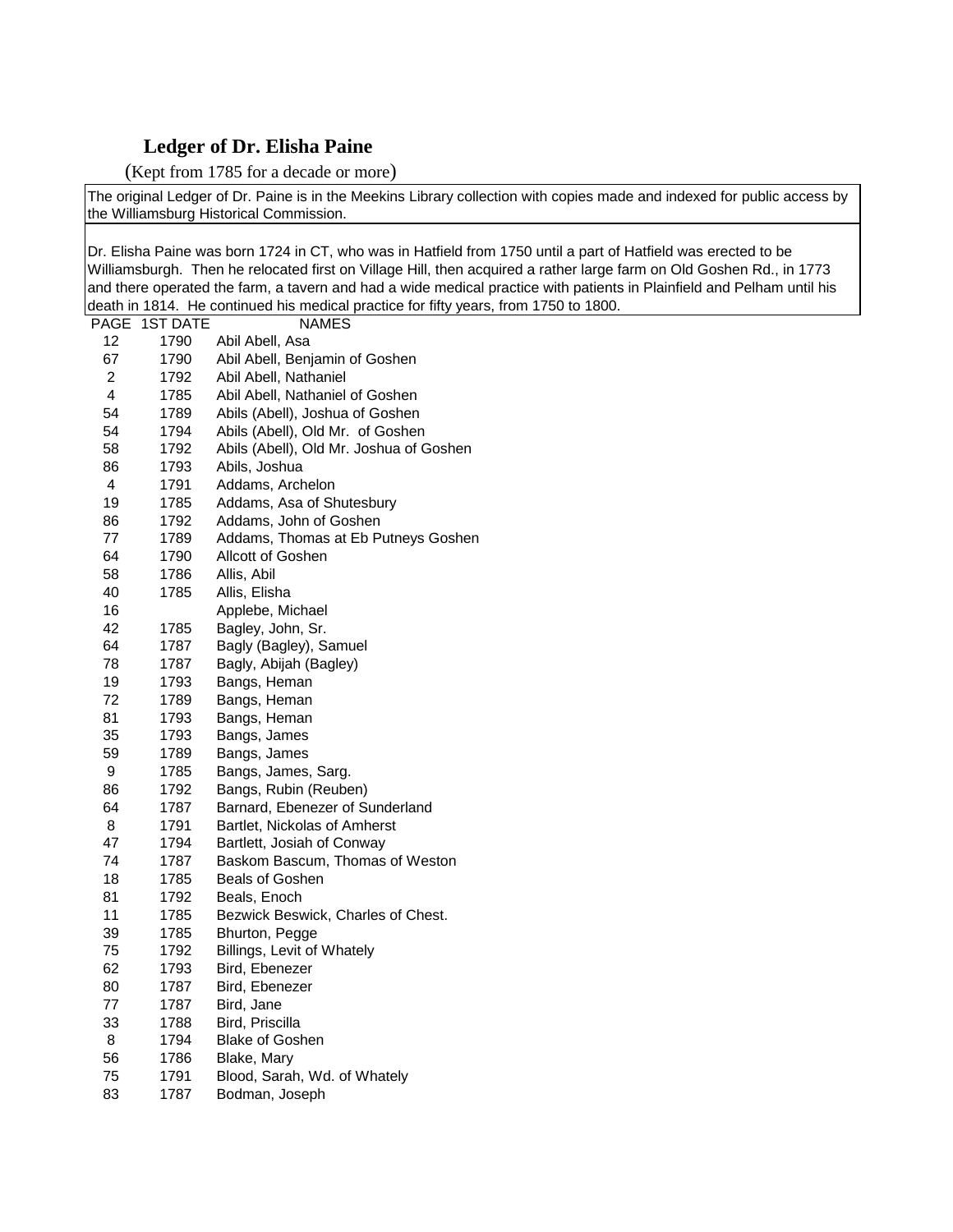| 47  | 1786         | Bodman, William                |
|-----|--------------|--------------------------------|
| 80  | 1792         | Boid, William                  |
| 80  | 1792         | Boid, William                  |
| 77  | 1790         | Boid, William (Boyd)           |
| 78  | 1791         | Boid, William (Boyd)           |
| 73  | 1792         | Boid, William {Boyd)           |
| 48  | 1794         | Borrows, Ebenezer              |
| 32  | 1785         | Boyd, William                  |
| 4   | 1794         | Bradford, Robard               |
| 28  | 1790         | <b>Bradford, Robard Robert</b> |
| 20r | 1789         |                                |
|     |              | Bradford, Salle                |
| 46  | 1789         | Bradford, Salle (Sarah)        |
| 74  | 1792         | Bradford, Shubael              |
| 77  | 1789         | Brown, Daniel of Goshen        |
| 31  | 1789         | Brown, Thomas of Goshen        |
| 55  | 1786         | Brown, Thomas of Goshen        |
| 88  | 1788         | Burgis, Benjamin               |
| 63  | 1786         | Burrows, Simeon Jun            |
| 39  | 1785         | Burrows, Simeon of Plainfield  |
| 66  | 1791         | Burrows, Simon Jun             |
| 59  | 1793         | Butler, Athern                 |
| 70  | 1792         | Butler, Athern                 |
| 35  | 1785         | Cary, Dea. Joseph              |
| 59  | 1786         | Cathcart of Conway             |
| 30  | 1791         | "Chapin the Scoller"           |
| 58  | 1786         | Childs, Lebius of Conway       |
| 70  | 1787         | Claghorn, James                |
| 20  | 1789         | Clark, Darius                  |
| 20  | 1785         | Clark, Ezra                    |
| 83  | 1791         | Clark, Noah of Conway          |
| 67  | 1791         | Clark, Oliver                  |
| 68  | 1787         | Clary, Moses of Sunderland     |
| 42  | 1789         | Clary, Samuel of Ashfield      |
| 81  | 1787         | Cleveland, Amasa               |
| 17  | 1785         | Clevland, Nehemiah, Junr       |
| 18  | 1793         | Cole, Elizabeth, Wd            |
| 22  | 1792         | Cole, Samuel                   |
| 49  | 1786         | Coles, Timothy                 |
| 37  | 1788         | Crawford, Andrew               |
| 19  | 1792         | Curtis, John                   |
| 21  |              |                                |
| 45  | 1794         | Curtis, John<br>Curtis, John   |
| 45  | 1792<br>1792 |                                |
|     |              | Curtis, John                   |
| 37  | 1785         | Curtis, John 2nd               |
| 52  | 1786         | Davenport, George              |
| 52  | 1786         | Davinson, John                 |
| 53  | 1790         | Davinson, John                 |
| 55  | 1791         | Davinson, John                 |
| 56  | 1793         | Davinson, John                 |
| 18  | 1785         | Davis, Ebenezer                |
| 77  | 1790         | Davis, Elizabeth               |
| 77  | 1787         | Davis, Paul                    |
| 63  | 1786         | Day, Samuel                    |
| 19  | 1792         | Dickenson, Elihu of Amherst    |
| 83  | 1791         | Dickenson, Peres of Amherst    |
| 83  | 1791         | Dickenson, Wait of Amherst     |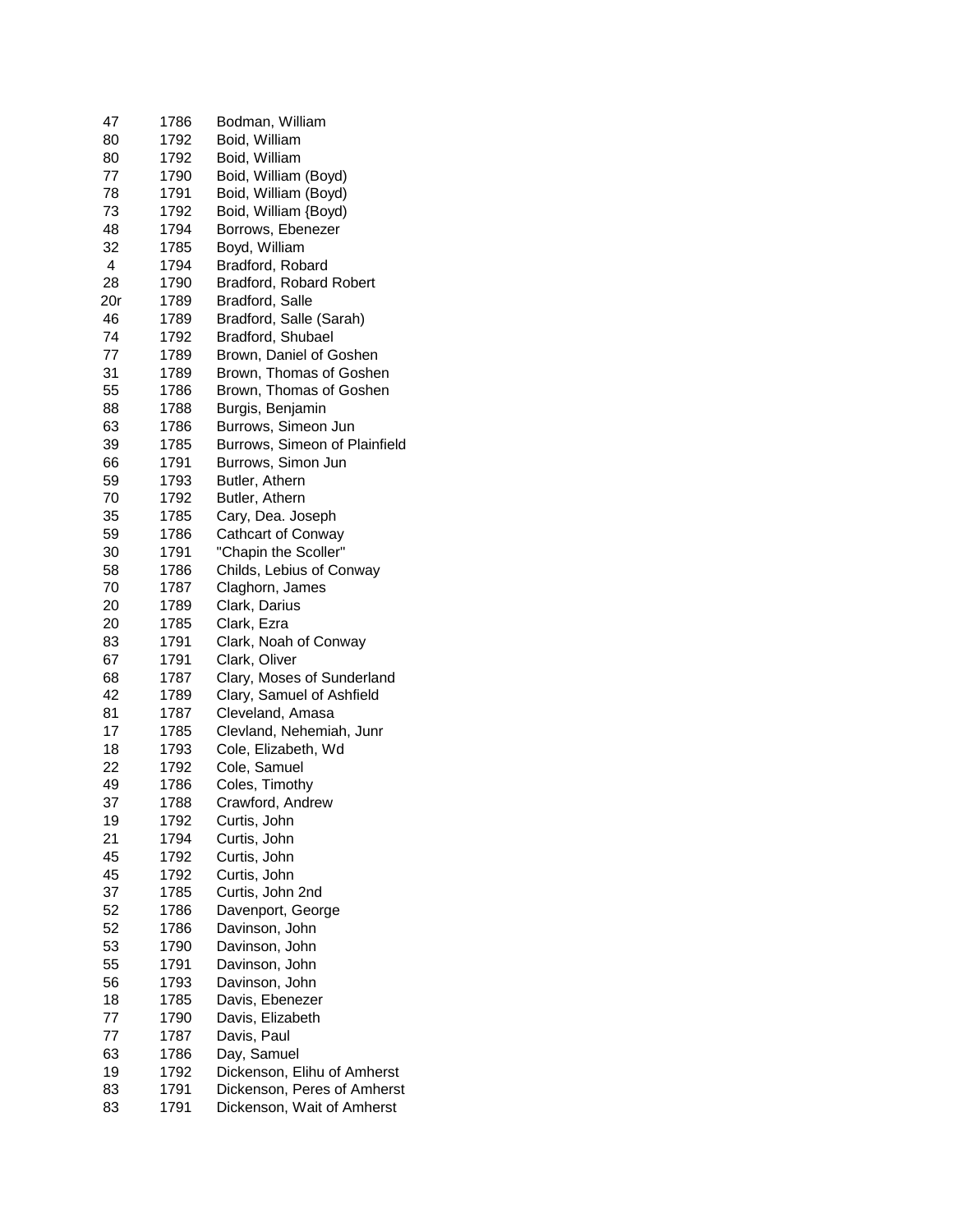| 25                      | 1794 | Dickinson, Martha             |
|-------------------------|------|-------------------------------|
| 39                      | 1789 | Dresser, Rubin                |
| 6                       | 1789 | Dunham, Abraham               |
| 81                      | 1787 | Dunham, Anna                  |
| 81                      | 1788 | Dunham, Anna                  |
| 84                      | 1788 | Dunham, Anna                  |
| 84                      | 1788 | Dunham, Anna                  |
| 6r                      | 1793 | Dunham, Hezekiah              |
| 74                      | 1790 | Dunham, Hezekiah              |
| $\overline{7}$          | 1785 | Dwight, Josiah                |
|                         |      |                               |
| 2r                      |      | Dwight, Seth                  |
| 62                      | 1789 | Dwight, Seth                  |
| 73                      | 1790 | Dwight, Seth                  |
| 78                      | 1792 | Dwight, Seth                  |
| 82                      | 1793 | Dwight, Seth                  |
| 82                      | 1793 | Dwight, Seth                  |
| 57                      | 1789 | Elisha Hubbard, Elisha        |
| 14                      | 1785 | Fairfield, Samuel, Capt.      |
| 27                      | 1789 | Fance, Marah Mary             |
| 29                      | 1790 | Fance, Mary                   |
| 43                      | 1790 | Fance, Mary                   |
|                         |      |                               |
| 76                      | 1790 | Fance, Mary                   |
| 36                      | 1785 | Fenton, Hannah                |
| 11                      | 1794 | Fich (Fitch), Ebenezer of Hat |
| 29                      | 1794 | Field, Thomas                 |
| 70                      | 1787 | Field, Zenas                  |
| 36                      | 1794 | Finne, Josiah                 |
| 50                      | 1786 | Finton (Fenton), Hannah       |
| 60                      | 1791 | Fisher, Ephraim               |
| 74                      | 1787 | Freeman, Asa of Worthington   |
| 10                      | 1792 | French, Asa                   |
| 26                      | 1785 | French, Asa                   |
| 26                      | 1785 | French, Jacob                 |
| 86                      | 1790 | French, Oen (Owen)            |
| 2                       | 1790 |                               |
| $\overline{c}$          |      | French, Polly (Mary)          |
|                         | 1791 | French, Samuel                |
| $\overline{\mathbf{4}}$ | 1792 | French, Samuel                |
| $\overline{c}$          | 1790 | French, Thomas                |
| 5                       | 1785 | Frost, Amasa, Decon           |
| 61                      | 1786 | Frost, Dec. Amasa             |
| 64                      | 1791 | Frost, John                   |
| 65                      | 1793 | Frost, John                   |
| 84                      | 1788 | Frost, John                   |
| 15                      | 1789 | Frost, Joseph                 |
| 44                      | 1791 | Frost, Joseph                 |
| 57                      | 1791 | Frost, Joseph                 |
| 20                      | 1792 | Frost, Josiah                 |
| 29                      | 1794 | Frost, Josiah                 |
| 63                      | 1789 | Frost, Josiah                 |
| 50                      |      | Frost, Josiah                 |
|                         | 1792 |                               |
| 11                      | 1785 | Gilford, Simeon               |
| 23                      | 1789 | Grant, Asa                    |
| 25                      | 1791 | Grant, Asa of Goshen          |
| 14                      | 1785 | Graves, David of Whately      |
| 50                      | 1793 | Graves, Elihu                 |
| 23                      | 1785 | Graves, Lucius                |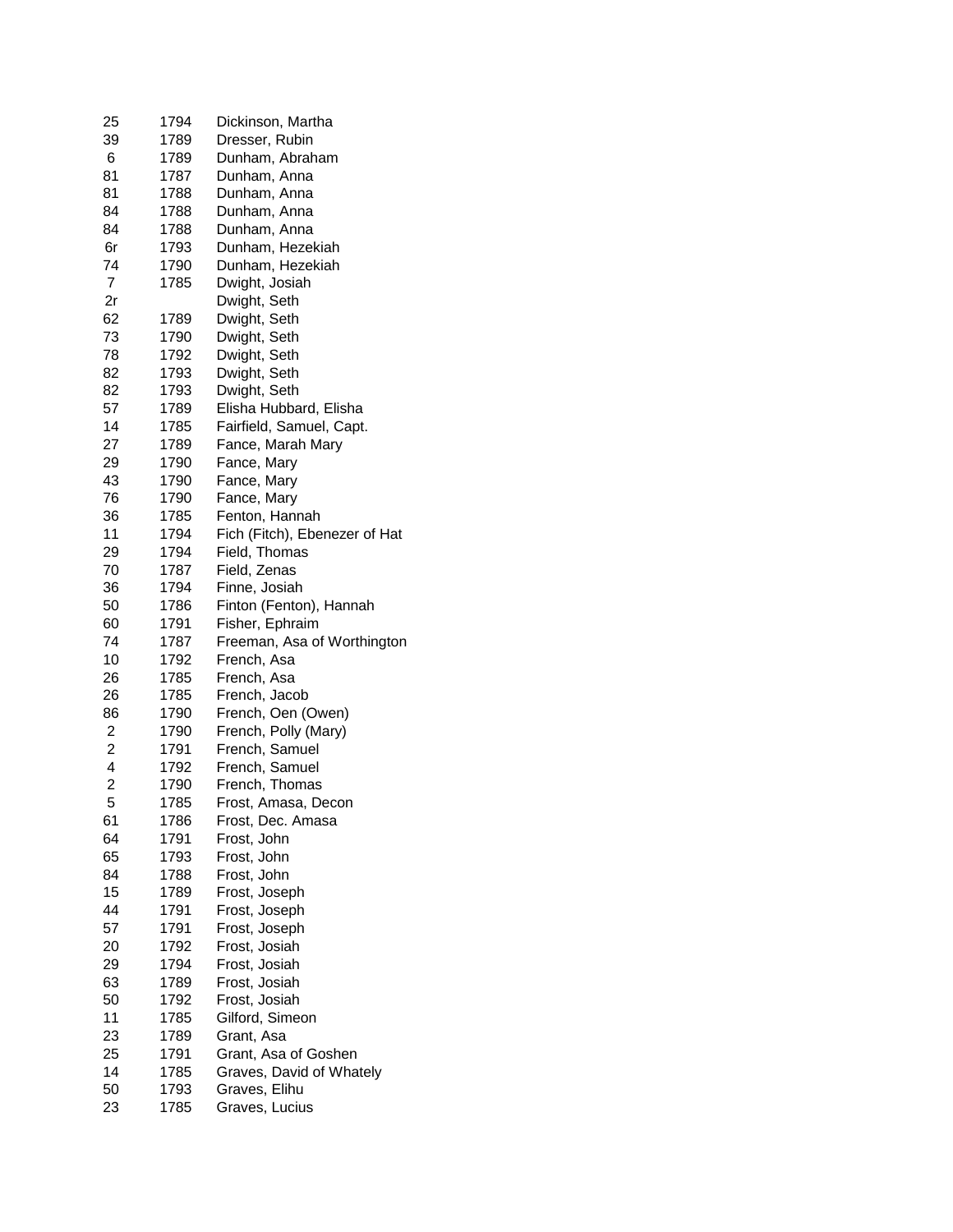| 48  | 1790 | Graves, Lucius               |
|-----|------|------------------------------|
| 66  | 1787 | Graves, Mather               |
| 36  | 1785 | Graves, Perez                |
| 73  | 1787 | Graves, Samuel               |
| 43  | 1791 | Graves, Seth                 |
| 41  | 1793 | Graves, Silas                |
| 65  | 1793 | Green, blacksmith of Wmsb    |
| 46  | 1793 | Grimes, Widow                |
| 25  | 1793 | Grover, Stephen of Goshen    |
| 25  | 1791 | Guilford, Simeon             |
| 31  | 1785 | Guilford, Timothy            |
|     |      | Guilford, Timothy            |
| 64  | 1789 |                              |
| 67  | 1790 | Guilford, Timothy            |
| 25r | 1794 | Guilford, William            |
| 41  | 1785 | Guilford, William            |
| 58  | 1792 | Hadlock, Josiah              |
| 78  | 1792 | Hadlock, Josiah              |
| 65  | 1787 | Hadlock, Josiah Jun.         |
| 17  | 1785 | Hadlock, Josiah, Jr          |
| 19  | 1789 | Hadlock, Josiah, Jr          |
| 79  | 1788 | Hadlock, Josiah, Jr          |
| 84  | 1791 | Hadlock, Josiah, Jr          |
| 84  | 1792 | Hadlock, Josiah, Jr          |
| 82  | 1792 | Hadlock, Josiah, Jr.         |
| 19  | 1785 | Hadlock, Josiah, Sr          |
| 37  | 1785 | Halleck, "Old Mr." of Goshen |
| 40  | 1791 | Hallock, Old Mr.             |
| 81  | 1792 | Harris, John of Deerfield    |
| 86  | 1791 | Hartwell, Old man of Conway  |
| 22  | 1794 | Hartwell, Sally              |
| 85  | 1788 | Hartwell, Solomon            |
| 23r | 1788 | Hastings, Oliver             |
| 34  | 1791 | Hayden, Abigail              |
| 46  | 1794 | Hayden, Abigail              |
| 9   | 1790 | Hayden, Caleb, David         |
| 5   | 1785 | Hayden, Cotton               |
| 13r | 1786 | Hayden, Cotton               |
|     |      |                              |
| 68  | 1792 | Hayden, Cotton               |
| 76  | 1791 | Hayden, Cotton               |
| 76  | 1792 | Hayden, Cotton               |
| 76  | 1792 | Hayden, Cotton               |
| 25  | 1794 | Hayden, Josiah               |
| 37  | 1793 | Hayden, Josiah               |
| 41  | 1793 | Hayden, Josiah               |
| 19  | 1792 | Hayden, Josiah (Sr)          |
| 19  | 1792 | Hayden, Josiah (Sr)          |
| 54  | 1794 | Hayden, Josiah Jr            |
| 74  | 1793 | Hayden, Polly                |
| 78  | 1791 | Hayden, Polly                |
| 8   | 1785 | Hayden, Ruhamah              |
| 9   | 1785 | Haydon Hayden, Josiah        |
| 23  | 1787 | Hecock, Sally                |
| 86  | 1794 | Hellit (Hallet), Sarah       |
| 68  | 1792 | Hellit, Achsah               |
| 59  | 1786 | Hellit, Sarah                |
| 41  | 1793 | Hemenway, Ichabod            |
|     |      |                              |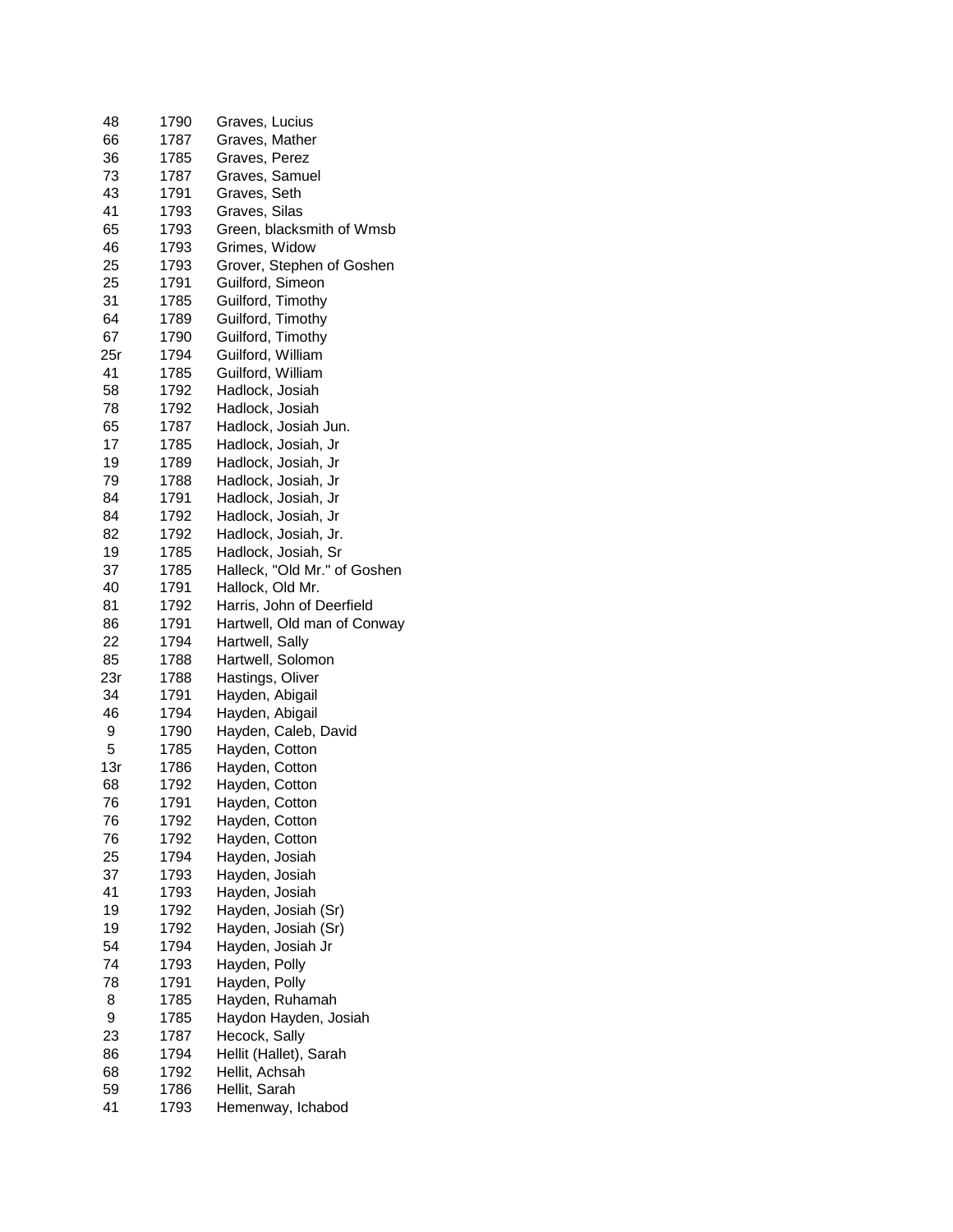| 62  | 1788 | Hemenway, Ichabod                 |
|-----|------|-----------------------------------|
| 19  | 1793 | Heminway Hemenway, Vina (Lavinia) |
| 79  | 1788 | Heriman, Abigail                  |
| 40  | 1794 | Hill, Ephraim                     |
| 86  | 1789 | Hill, Ephraim                     |
| 12  | 1793 | Hill, Joseph                      |
| 73  | 1794 | Hill, Sampson                     |
| 2   | 1785 | Hill, Samson                      |
| 11  | 1789 | Hill, Samuel                      |
| 45  | 1786 | Hillman, Lot                      |
| 24  | 1792 | Hillman, Shubal Shubael           |
| 8   | 1794 | Hilman, Hillman Eleazer           |
| 1   | 1791 | Hilman, Hillman, Abigail          |
| 41  | 1792 | Howe, Rubin of Goshen             |
| 3   | 1785 | Hunt, Abijah                      |
| 18  | 1792 | Hunt, Abijah                      |
| 45  | 1792 | Hunt, Elisha                      |
| 45  | 1794 | Hunt, Fich (Joseph Fitch)         |
| 69  | 1787 | Hunt, Fich (Joseph Fitch)         |
| 60  | 1786 | Hunt, James                       |
| 54  | 1786 | Hunt, Josiah                      |
| 12  | 1785 | Hyde Hide, Rufus                  |
| 14  | 1790 | Hyde Hide, Rufus (Jr)             |
| 39  | 1790 | Hyde, Rufus                       |
| 41  | 1793 | Hyde, Rufus                       |
| 60  | 1794 | Hyde, Rufus                       |
| 56  | 1790 | Jepherson, Solomon                |
| 15  | 1785 | Jones, Benjamin                   |
| 72  | 1789 | Jones, Benjamin                   |
| 74  | 1791 | Jones, Benjamin                   |
| 31  | 1785 | Judge, Samuel of Middlefield      |
| 34  | 1791 | Kellogg, Jonathan of Pelham       |
| 4   | 1781 | Lion, Silvanus                    |
| 12  | 1788 | Lion, Silvanus                    |
| 53  | 1790 | Lion, Syrus of Goshen             |
| 22  | 1785 | Little, Edward                    |
| 12r |      | Little, Hannah                    |
| 12r |      | Little, Henry P.                  |
| 75  | 1787 | Little, Isaac                     |
| 76  | 1790 | Little, Isaac                     |
| 83  |      |                                   |
| 21  | 1793 | Little, Isaac                     |
|     | 1785 | Little, Isaac (son-in-law)        |
| 69  | 1792 | Look, Peter                       |
| 70  | 1791 | Luce, Samuel                      |
| 28  | 1790 | Luce, Widow                       |
| 87  | 1793 | Luce, Zachariah                   |
| 72  | 1787 | Ludden, Anna                      |
| 34  | 1785 | Ludden, Asa                       |
| 49  | 1786 | Ludden, Asa                       |
| 42  | 1785 | Ludden, Benjamin                  |
| 58  | 1792 | Ludden, Dn Asa                    |
| 70  | 1793 | Ludden, Elisha                    |
| 43  | 1786 | Ludden, James                     |
| 8   | 1785 | Ludden, Old Mr.                   |
| 28  | 1788 | Ludden, widow Achsah              |
| 33  | 1788 | Lull, "Old Mr."                   |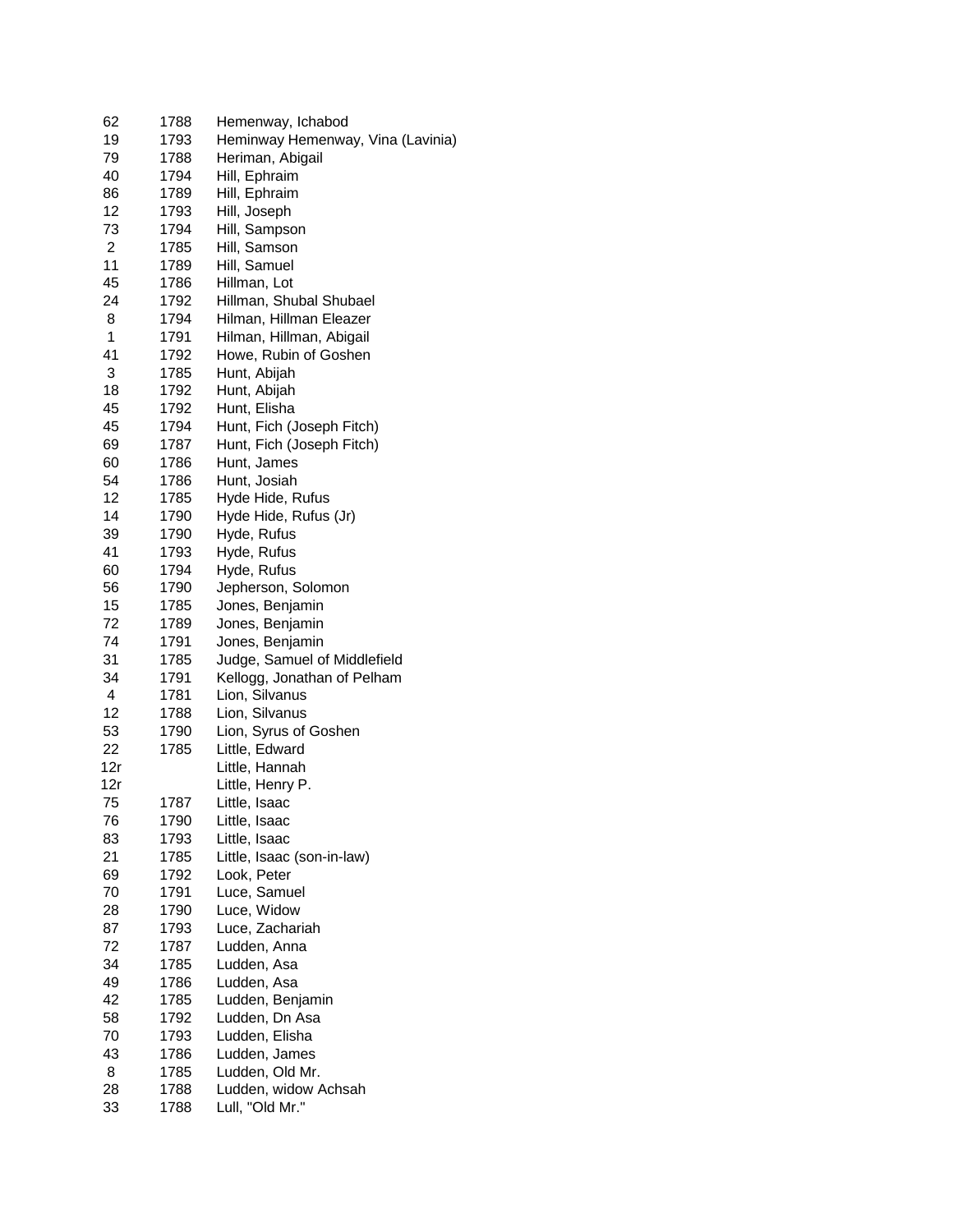| 22             | 1792 | Lull, Abner                     |
|----------------|------|---------------------------------|
| 43             | 1791 | Lull, Abner                     |
| 67             | 1787 | Lull, Abner                     |
| 30             | 1793 | Lull, James                     |
| 19             | 1793 | Lull, Mary                      |
| 36             | 1794 | Lull, Mary                      |
| 71             | 1791 | Lull, Mary                      |
| 8              | 1790 | Lull, Molly                     |
| 30             | 1793 | Lull, Old Mr. (Abner?)          |
|                |      |                                 |
| 70             | 1790 | Lulls, Old Mr.                  |
| 49             | 1793 | Mansfield, Parson               |
| 71             | 1787 | Mantor, Daniel of Conway        |
| 21             | 1785 | May, Dexter                     |
| 21             | 1785 | May, Ezra                       |
| $\overline{c}$ | 1790 | Mayhew, Arnold                  |
| 27             | 1792 | Mayhew, Freeborn Frebun         |
| 30             | 1785 | Mayhew, Freeborn Frebun         |
| 35             | 1793 | Mayhew, Freebun                 |
| 36             | 1793 | Mayhew, Freebun                 |
| 6              | 1785 | Mayhew, Paine                   |
| 52             | 1789 | Mayhew, Zachariah               |
| 73             | 1787 | Mayhew, Zacheriah               |
| 48             | 1794 | Meekins, Joseph                 |
| 4r             | 1791 | Meekins, Stephen                |
| 4              | 1785 | Mekins Meekins, Thomas          |
| 87             | 1788 | Millar, James of Hatfield       |
| 82             | 1792 | Millar, Timathy                 |
| 1              | 1785 | Miller, Alexander               |
| $\overline{2}$ | 1792 |                                 |
|                |      | Miller, Alexander               |
| 2r             | 1792 | Miller, John                    |
| 27             | 1789 | Millor Millar Miller, Stephen   |
| 89             | 1788 | Millor, John                    |
| 57             | 1786 | Monson, Rubin                   |
| 62             | 1794 | More (Moore), Shepard of Goshen |
| 71             | 1787 | Morton, Josiah of Hatfield      |
| 51             | 1794 | Morton, Simeon                  |
| 86             | 1792 | Mott, Joseph                    |
| 62             | 1786 | Munroe, Abil                    |
| 62             | 1786 | Murphe                          |
| 36             | 1785 | Murray, Col. Seth               |
| 10             | 1785 | Nash, Martha                    |
| 20             | 1785 | Newport, Peter                  |
|                | 1790 | Newport, Peter                  |
| 72             | 1787 | Norton, Freman                  |
| 86             | 1788 | Norton, Widow (Phebe?)          |
| 44             | 1792 | Obediah, Obediah                |
| 71             | 1791 | Packard, Jarus                  |
| 33             | 1785 | Paine, Ebenezer Jr. of Goshen   |
| 41             | 1792 | Paine, Ebenezer, Jr.            |
| 75             |      | Paine, Ebenezer, Sr             |
|                | 1787 |                                 |
| 1              | 1794 | Paine, Elijah, Jun              |
| 2r             | 1796 | Paine, Seth                     |
| 6              | 1793 | Partrige, Cotton                |
| 44             | 1786 | Phinney, Isaac (Sr)             |
| 76             | 1787 | Phinney, Isaac, Jr              |
| 68             | 1792 | Phinney, Nathan                 |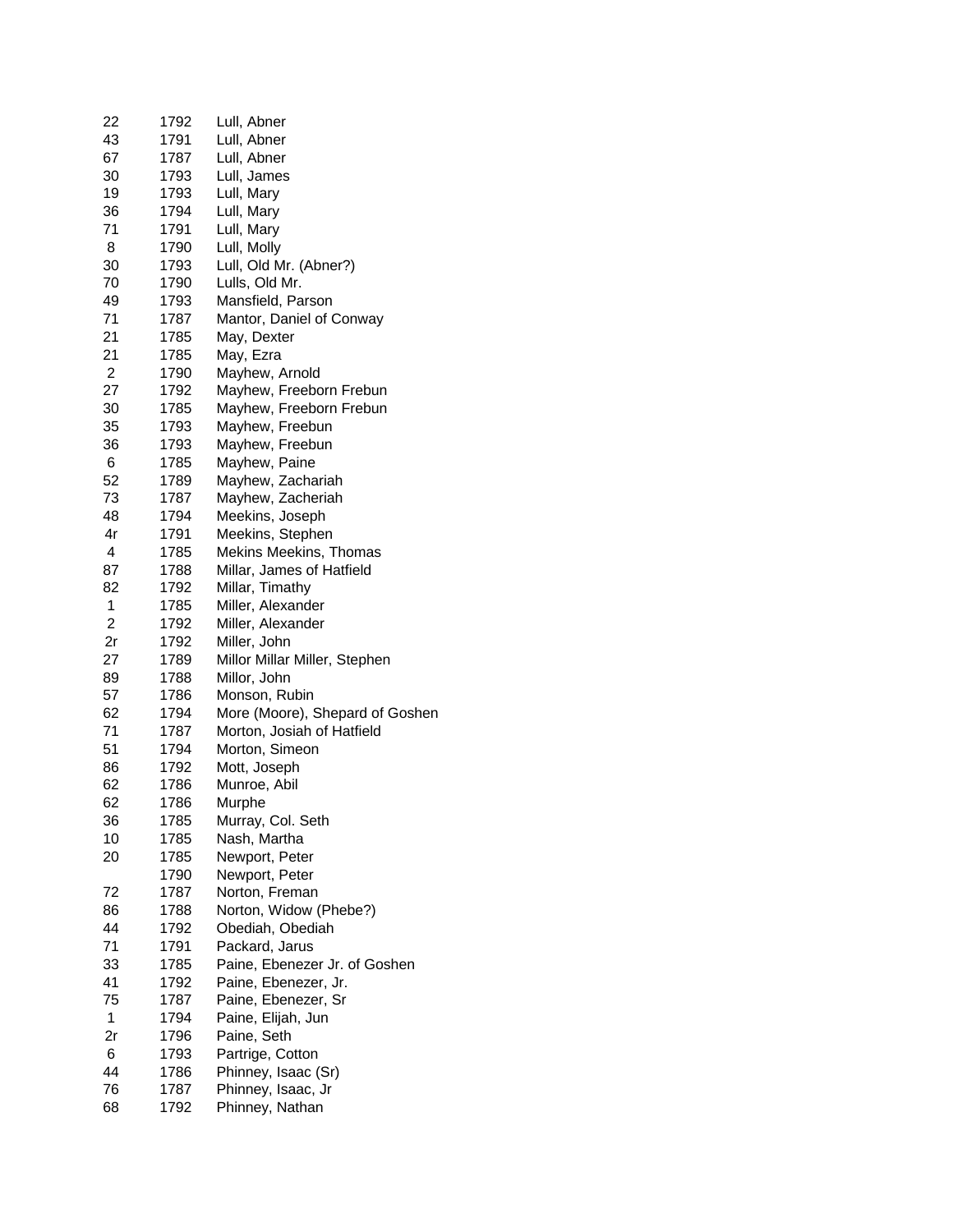| 38             | 1785 | Pomeroy, Benjamin                            |
|----------------|------|----------------------------------------------|
| 68             | 1794 | Pomery (Pomeroy) Samuel                      |
| 83             | 1791 | Porter, Jonathan of Hatfield                 |
| 24             | 1785 | Potter, Admiral                              |
| 8              | 1791 | Prince, Daniel                               |
| 69             | 1787 | Prince, Daniel                               |
| 10             | 1785 | Putney, Ebenezer                             |
| 42             | 1793 | Putney, Ebenezer of Goshen                   |
| 29             | 1789 |                                              |
|                |      | Putney, Salle Sally<br>Rice                  |
| 31             | 1787 |                                              |
| 82             | 1787 | Robins, Jesse                                |
| 48             | 1793 | Robinson, Joseph                             |
| 69             | 1793 | Robinson, Oliver                             |
| 8              | 1790 | Rodes Rhodes Rhoades, Joseph of Chesterfield |
| $\overline{7}$ | 1785 | Roe (Munroe), Abel of Goshen,                |
| 44             | 1790 | Rogers, John of Goshen                       |
| 85             | 1788 | Rogers, Rhoda                                |
| 41             | 1785 | Root, Elias                                  |
| 25r            | 1794 | Rufus Hyde                                   |
| 44             | 1793 | Salmon, John of Goshen                       |
| 50             | 1792 | Scoot (Scott?), Israel of Amherst            |
| 86             | 1792 | Scott, Hepsibah (Hepzibah)                   |
| 55             | 1789 | Scott, Joseph of Whately                     |
| 46             | 1786 | Seldin (Selden), John                        |
| 87             | 1788 | Shadoch, John of Conway                      |
| 77             | 1792 | Shaw, Asa of Chesterfield                    |
| 11             | 1785 | Shaw, Brier of Cumm.                         |
|                |      |                                              |
| 35             | 1785 | Skiff, Obadiah                               |
| 48             | 1786 | Skiff, Prince                                |
| 87             | 1788 | Skiner, Samuel                               |
| 74             | 1787 | Smith, Elizabeth                             |
| 44             | 1786 | Smith, James 2nd                             |
| 83             | 1787 | Smith, James 2nd                             |
| 29             | 1785 | Smith, Jonathan of Whately                   |
| 75             | 1793 | Smith, Rufus of Whately                      |
| 24             | 1793 | Snow, Jonathan of Goshen                     |
| 23             | 1785 | Snow, Solomon                                |
| 46             | 1786 | Spafford, Thomas                             |
| 53             | 1790 | Stacia (Stacy), Caleb                        |
| 18             | 1790 | Starks, Nathan                               |
| 51             | 1785 | Start (Starks), John                         |
| 54             | 1786 | Start (Starks), Nathan                       |
| 7r             | 1785 | Stockwell, Sarah                             |
| 67             | 1787 | Stockwell, Sarah                             |
| 15r            | 1788 | Strong, Ezra                                 |
| 51             |      |                                              |
|                | 1786 | Strong, Ezra                                 |
| 3              | 1785 | Strong, Joseph, Rev                          |
| 49             | 1791 | Stuard (Stewart), John                       |
| $\overline{c}$ | 1785 | Stuart, John                                 |
| 25             | 1794 | Stuart, Stewart John                         |
| 32             | 1785 | Taylor, Oliver of Goshen                     |
| 35             | 1792 | Taylor, Oliver of Goshen                     |
| 13             | 1785 | Thayer, Abel, Capt.                          |
| 18             | 1790 | Thayer, Abel, Capt.                          |
| 40             | 1790 | Thayer, Adda                                 |
| 80             | 1789 | Thayer, Amasa                                |
|                |      |                                              |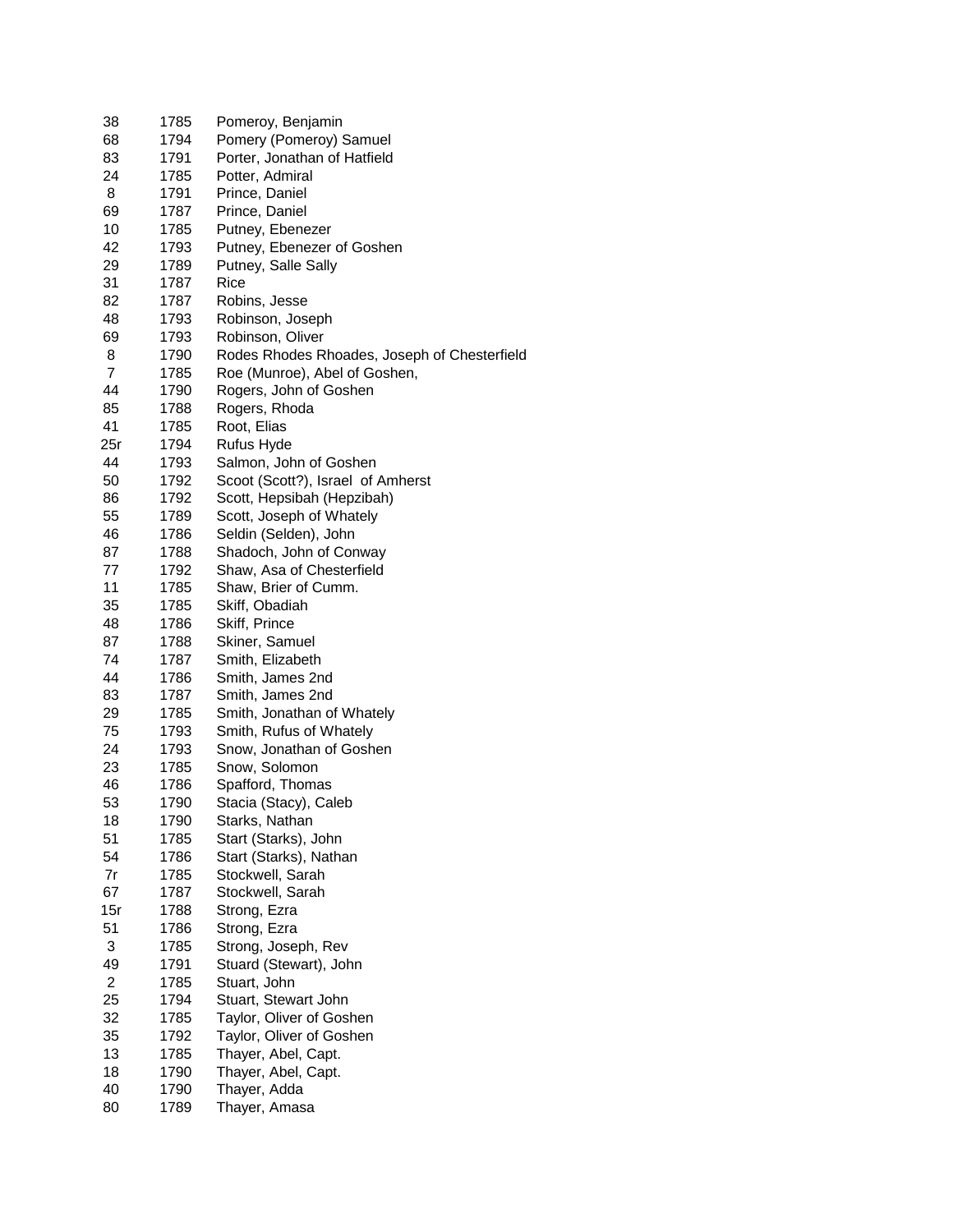| 12 | 1786 | Thayer, Enoch                            |
|----|------|------------------------------------------|
| 12 | 1793 | Thayer, Enoch                            |
| 38 | 1785 | Thayer, Joshua                           |
| 6  | 1785 | Thayer, Oliver                           |
| 79 | 1787 | Thayer, Oliver                           |
| 11 | 1789 | Thayer, Pathia                           |
| 85 | 1789 | Thompson, (thomson) Hough of New Brantry |
| 33 | 1785 | Thompson,                                |
| 34 | 1791 | Thompson, Edward                         |
| 51 | 1794 | Thompson, Edward                         |
| 78 | 1792 | Thompson, Hugh                           |
| 89 | 1791 | Tompson, Edward                          |
| 60 | 1793 | Tore (Torrey), Thomas of Ashfield        |
| 24 | 1783 | Tore Torrey, Isaac of Goshen             |
| 14 | 1789 | Train, Peter                             |
| 65 | 1787 | Train, Phebe                             |
| 27 | 1785 | Truesdale Truesdell, Daniel              |
| 11 | 1789 | Truesdale, Rebecca                       |
| 29 | 1790 | Tryon, William of Whately                |
| 81 | 1791 | Vinton, Abaithar of Goshen               |
| 36 | 1788 | Wait, Benjamin of Hatfield               |
| 22 | 1785 | Wait, Elijah                             |
| 28 | 1785 | Wait, Joseph                             |
| 53 | 1786 | Wait, Nehemiah of Hatfield               |
| 29 | 1785 | Wait, Salmon                             |
| 12 | 1789 | Walcott, Mrs                             |
| 78 | 1787 | Waldin, Jabish                           |
| 57 | 1786 | Wales, William                           |
| 44 | 1790 | Warner, Downing                          |
| 27 | 1785 | Warner, Lt. Joshua                       |
| 53 | 1794 | Warner, Naomy                            |
| 39 | 1790 | Warner, Paul                             |
| 58 | 1793 | Warner, Paul                             |
| 68 | 1787 | Warner, Solomon                          |
| 65 | 1793 |                                          |
|    |      | Warren, Marther (Mather)                 |
| 67 | 1793 | Warren, Marther (Mather)                 |
| 45 | 1786 | Washburn, Stephen                        |
| 78 | 1788 | Weld, John (Wells)                       |
| 73 | 1793 | Wells, Benjamin of Hatfield              |
| 30 | 1785 | Wells, Elisha                            |
| 31 | 1788 | Wells, Elisha                            |
| 33 | 1790 | Wells, Elisha                            |
| 44 | 1793 | Wells, Elisha                            |
| 45 | 1793 | Wells, Elisha                            |
| 80 | 1791 | Wells, Elisha                            |
| 86 | 1792 | Wells, Elisha                            |
| 51 | 1791 | Wells, Elisha                            |
| 76 | 1787 | Wells, John                              |
| 22 | 1793 | Whitcome, James                          |
| 16 | 1785 | White, Asa                               |
| 17 | 1794 | White, Asa                               |
| 59 | 1792 | White, Asa                               |
| 59 | 1792 | White, Asa                               |
| 59 | 1793 | White, Asa                               |
| 60 | 1792 | White, Asa                               |
| 71 | 1791 | White, Asa                               |